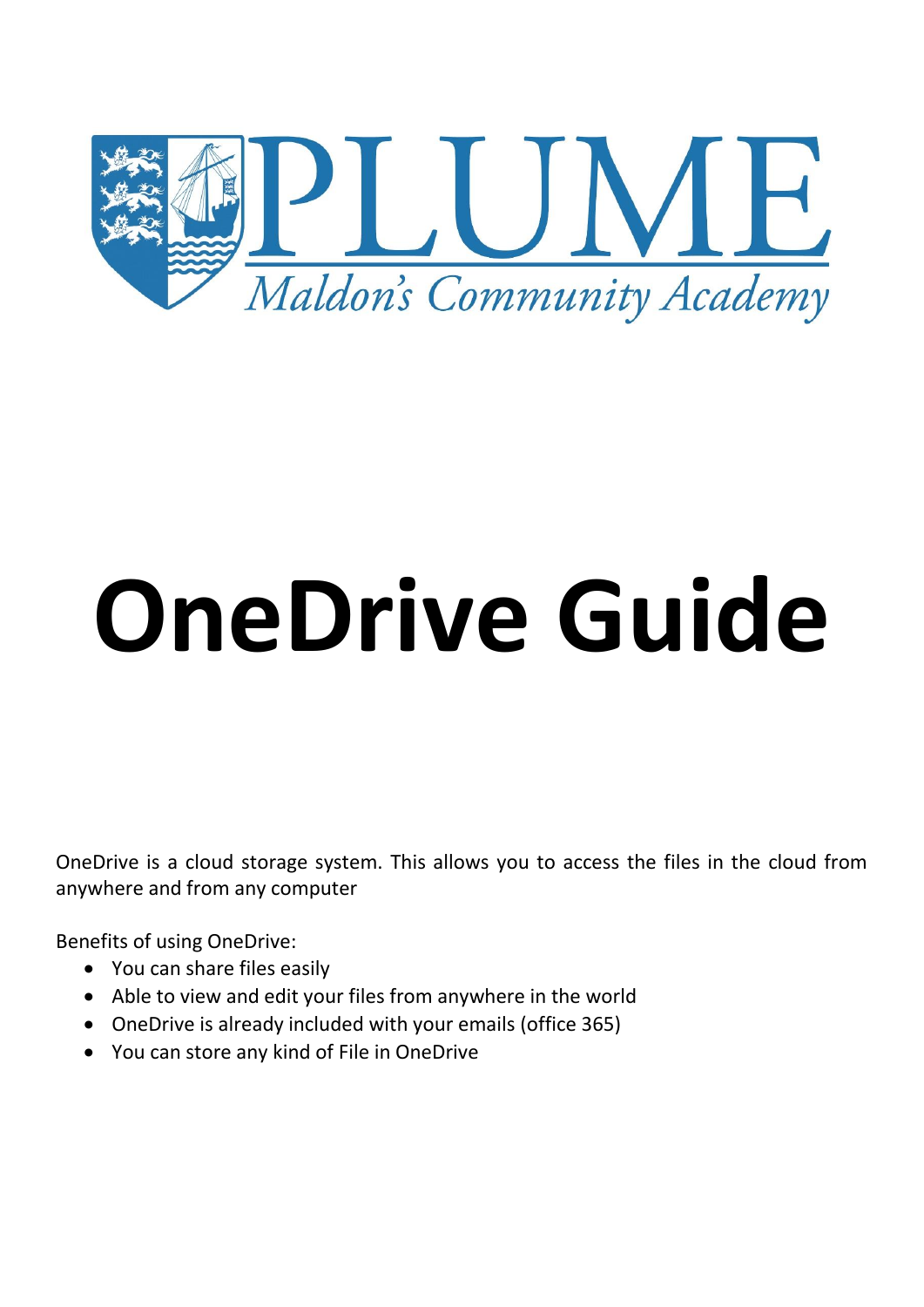#### **Internet OneDrive Login:**

Sign into 365 like you would to access your emails.

| Microsoft                                     | Microsoft                   |
|-----------------------------------------------|-----------------------------|
| Sign in                                       | ← admrhu@plume.essex.sch.uk |
| admrhu@plume.essex.sch.uk                     | Enter password              |
| No account? Create one!                       | Password                    |
| Can't access your account?<br>Sign-in options | Forgotten my password       |
| <b>Next</b><br>Back                           | Sign in                     |

In outlook, go to the top left corner to open the menu and then click on OneDrive. You will then be able to see your folders and files much like file explorer.

| 88<br><b>Outlook</b>             |                                                       |                                                                                                                                |
|----------------------------------|-------------------------------------------------------|--------------------------------------------------------------------------------------------------------------------------------|
| $\equiv$<br><b>New message</b>   | ₩<br><b>OneDrive</b>                                  |                                                                                                                                |
| Favourites<br>$\checkmark$       | Search everything<br>Q                                | + New $\vee$ $\overline{\uparrow}$ Upload $\vee$ $\overline{\smash[b]{\mathsf{c}}\ }$ Sync $\smash[b]{\mathsf{c}}$ Flow $\vee$ |
| <b>Inbox</b>                     | R. Hutchings                                          |                                                                                                                                |
| ∷<br>Office 365 $\rightarrow$    | My OneDrive<br>ħ                                      | <b>Files</b>                                                                                                                   |
| Apps                             | $\Omega$<br>Recent                                    |                                                                                                                                |
|                                  | gβ<br>Shared                                          | Name $\vee$                                                                                                                    |
| O Outlook<br>OneDrive :          | 딥<br>Recycle bin                                      | Training                                                                                                                       |
| W Word<br><b>X</b> Excel         |                                                       |                                                                                                                                |
| N OneNote<br><b>P</b> PowerPoint |                                                       |                                                                                                                                |
|                                  | Teams & Sites<br>Sites help you work on projects with |                                                                                                                                |

To open files in this chrome/edge version, right click on the file and then click 'open' and then you have the option of opening the file 'in browser' or 'in app', 'in browser' will open your files in the browser version of apps like Word and PowerPoint, whereas the 'in app' option will open your file in the apps like Word and PowerPoint installed on your computer.

| ळो | OneDrive Training.dom | Open    | ょう | About an hour ano<br>Open in browser | R Hutchings |
|----|-----------------------|---------|----|--------------------------------------|-------------|
|    |                       | Preview |    | Open in app                          |             |

When you try to 'Open in app' the following message will apear, click 'Open Office 2016' and the document will open in the app.

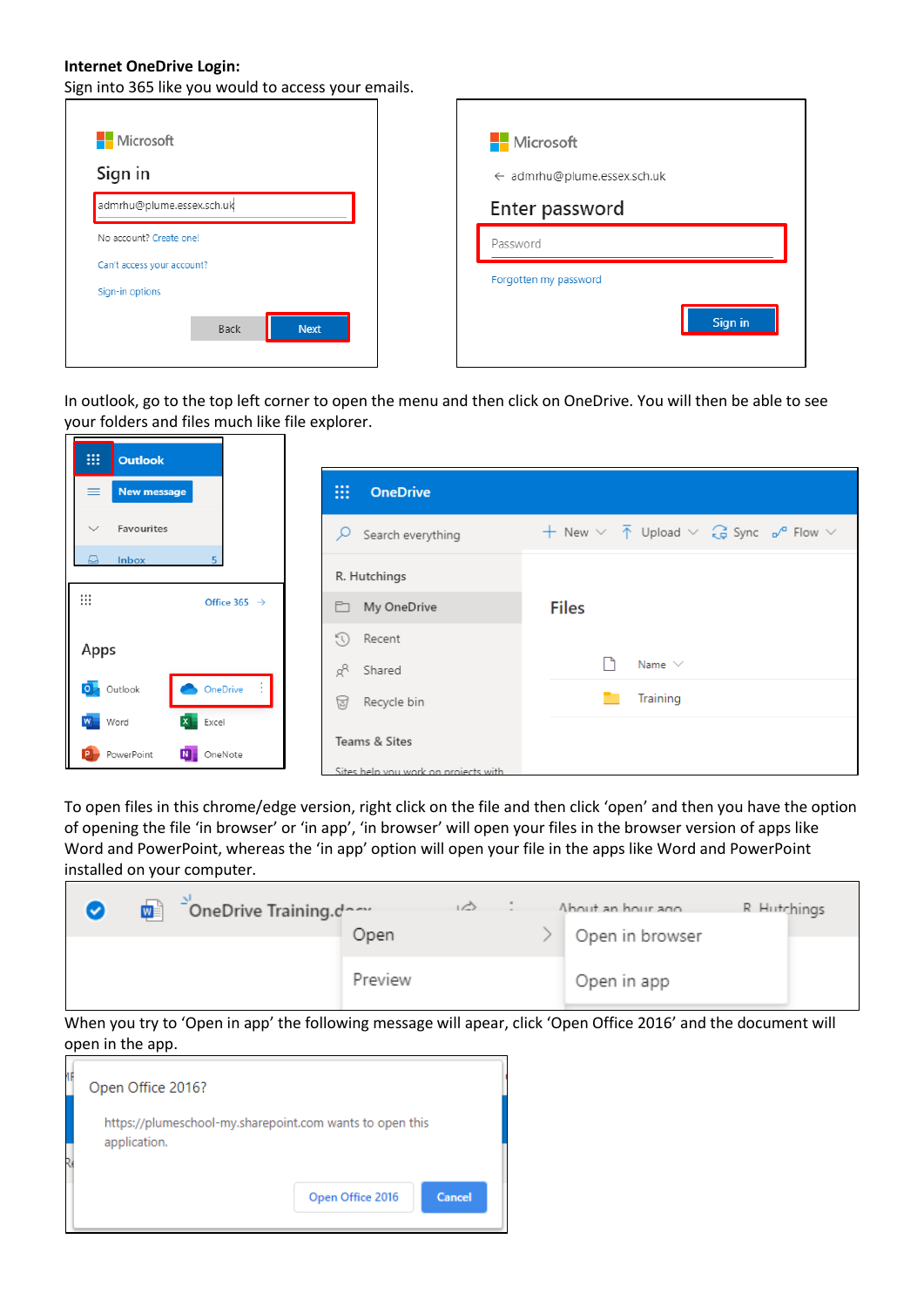

#### App Version

|  |           |                                                                                                                                                                                                                                                                                                                                                                                                                                            |               |            |          |        |      |           |                                                                                                                                                                                                                                                                                                                                                                                                                                      |   |                               | <b>OneDrive Training - Word</b>          |          |        |                            |                              |  |  | 固                                                                                                                                                                                                                                                     | $\sigma$              |
|--|-----------|--------------------------------------------------------------------------------------------------------------------------------------------------------------------------------------------------------------------------------------------------------------------------------------------------------------------------------------------------------------------------------------------------------------------------------------------|---------------|------------|----------|--------|------|-----------|--------------------------------------------------------------------------------------------------------------------------------------------------------------------------------------------------------------------------------------------------------------------------------------------------------------------------------------------------------------------------------------------------------------------------------------|---|-------------------------------|------------------------------------------|----------|--------|----------------------------|------------------------------|--|--|-------------------------------------------------------------------------------------------------------------------------------------------------------------------------------------------------------------------------------------------------------|-----------------------|
|  | Insert    | Design                                                                                                                                                                                                                                                                                                                                                                                                                                     | <b>Lavout</b> | References | Mailings | Review | View | Developer |                                                                                                                                                                                                                                                                                                                                                                                                                                      |   | Q Tell me what you want to do |                                          |          |        |                            |                              |  |  |                                                                                                                                                                                                                                                       | R. Hutchings Q. Share |
|  |           |                                                                                                                                                                                                                                                                                                                                                                                                                                            | Font          |            | 反        |        |      |           |                                                                                                                                                                                                                                                                                                                                                                                                                                      |   |                               | Title                                    | Subtitle | Styles | Strong                     | Quote                        |  |  | $\rho$ Find $\sim$<br>ab <sub>c</sub> Replace<br>☆ Select ▼<br>Editing                                                                                                                                                                                |                       |
|  |           |                                                                                                                                                                                                                                                                                                                                                                                                                                            |               |            |          |        |      |           |                                                                                                                                                                                                                                                                                                                                                                                                                                      |   |                               |                                          |          |        |                            |                              |  |  |                                                                                                                                                                                                                                                       |                       |
|  |           |                                                                                                                                                                                                                                                                                                                                                                                                                                            |               |            |          |        |      |           |                                                                                                                                                                                                                                                                                                                                                                                                                                      |   |                               |                                          |          |        |                            |                              |  |  |                                                                                                                                                                                                                                                       |                       |
|  |           |                                                                                                                                                                                                                                                                                                                                                                                                                                            |               |            |          |        |      |           |                                                                                                                                                                                                                                                                                                                                                                                                                                      |   |                               |                                          |          |        |                            |                              |  |  |                                                                                                                                                                                                                                                       |                       |
|  |           |                                                                                                                                                                                                                                                                                                                                                                                                                                            |               |            |          |        |      |           |                                                                                                                                                                                                                                                                                                                                                                                                                                      | 釋 |                               |                                          |          |        |                            |                              |  |  |                                                                                                                                                                                                                                                       |                       |
|  | Clipboard | $\begin{tabular}{ c c } \hline \multicolumn{1}{ c }{\multicolumn{2}{ c }{\multicolumn{2}{ c }{\multicolumn{2}{ c }{\multicolumn{2}{ c }{\multicolumn{2}{ c }{\multicolumn{2}{ c }{\multicolumn{2}{ c }{\multicolumn{2}{ c }{\multicolumn{2}{ c }{\multicolumn{2}{ c }{\multicolumn{2}{ c }{\multicolumn{2}{ c }{\multicolumn{2}{ c }{\multicolumn{2}{ c }{\multicolumn{2}{ c }{\multicolumn{2}{ c }{\multicolumn{2}{ c }{\multicolumn{2}{$ |               |            |          |        |      | Paragraph | Calibri (Body) ・ 11 ・ A^ A^ Aa ・   ◆   三 ・ 三 ・ 三 ・ 三 ・ 三 三   2    「<br>$\boxed{\mathsf{B}} \quad I \quad \underline{\mathsf{U}} \; \; \star \; \text{ size } \; \mathsf{x}_1 \; \; \mathsf{x}^1 \; \boxed{\text{A}} \; \star \; \underline{\mathsf{W}} \; \star \; \underline{\mathsf{A}} \; \star \; \boxed{\equiv} \equiv \equiv \equiv \; \boxed{\mathsf{I}} \; \star \; \boxed{\text{A}} \; \star \; \boxdot \; \star \; \cdots$ |   |                               | T Normal   T No Spac Heading 1 Heading 2 |          |        | Maldon's Community Academy | Subtle Em Emphasis Intense E |  |  | $\overline{ABbCCD}$ AaBbCcDx AaBbCc AaBbCcl $A$ aBbCcl AaBbCcD AaBbCcDx AaBbCcDx AaBbCcDx AaBbCcDx $\overline{ABbCCD}$ AABBCCDx AABBCCDx AaBbCcDx AaBbCcDx AaBbCcDx AaBbCcDx AaBbCcDx AaBbCcDx AaBbCcDx<br>Intense Q Subtle Ref Intense Re Book Title |                       |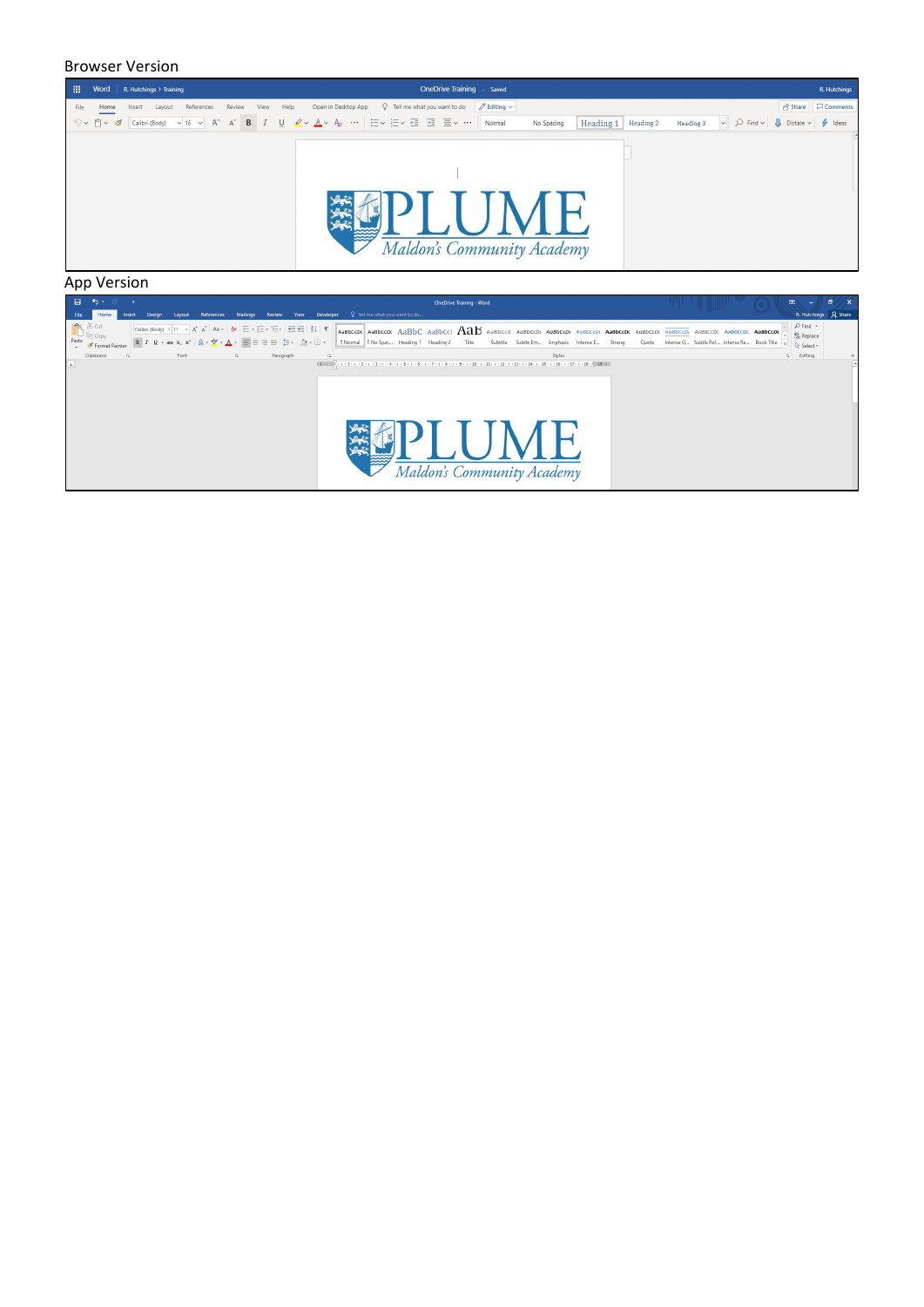# **Local OneDrive Login:**

Firstly locate the OneDrive cloud icon in the taskbar at the bottom right of your screen and double click it, next enter your email address [\(\\*username\\*@plume.essex.sch.uk](mailto:*username*@plume.essex.sch.uk)) then click 'Sign in', In the next window you need to enter your password which is the same as your usual login password, then click 'sign in'



| Microsoft                   |         |
|-----------------------------|---------|
| ← admrhu@plume.essex.sch.uk |         |
| <b>Enter password</b>       |         |
| Password                    |         |
| Forgotten my password       |         |
|                             | Sign in |
|                             |         |

Then follow the steps which is just a quick guide of how to use OneDrive, you can also add OneDrive to



Your OneDrive folder can then be found by going to 'file manager' which can be accessed by going to the start menu. Your OneDrive folder can then be seen above 'this PC' on the left side of the window





All your folders and files will appear in the large window in the middle much like your N drive, files saved here will be available on any device that can access OneDrive.

| → v 个 ● > OneDrive - Plume School<br>$\leftarrow$                  |                       |
|--------------------------------------------------------------------|-----------------------|
| <b>Duick access</b><br>Creative Cloud Files<br>OneDrive - Personal | ᄉ<br>Name<br>Training |
| OneDrive - Plume School<br>This PC<br>ليوا                         |                       |
| 3D Objects<br>씤<br>admrhu<br>Desktop<br>Downloads                  |                       |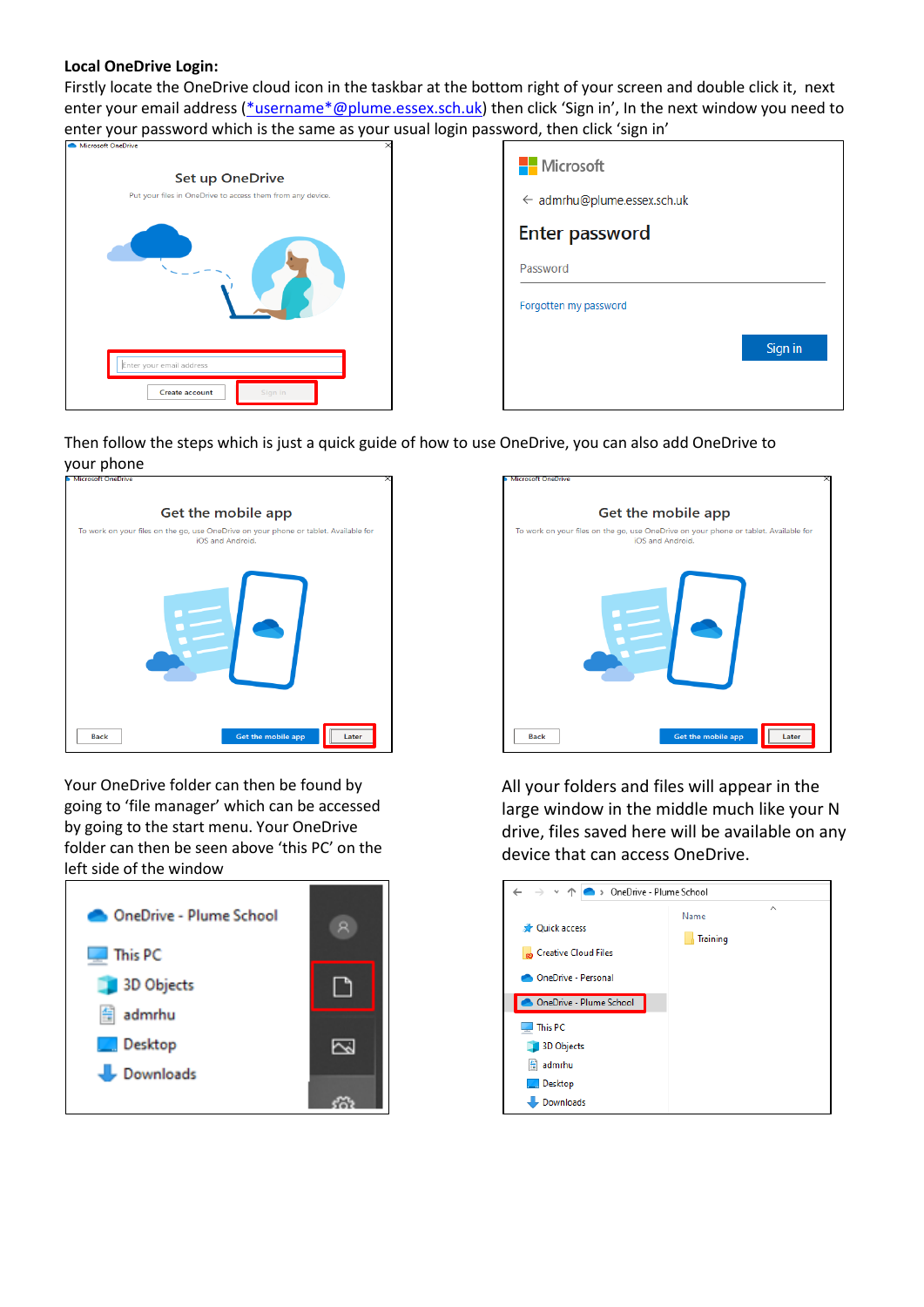### **How to Save Files to OneDrive:**

To save Documents to your OneDrive, go to 'File' and 'Save As' and instead of going to 'this PC' go to your OneDrive

|                |                                                          |                                                | OneDrive Guide - Word |
|----------------|----------------------------------------------------------|------------------------------------------------|-----------------------|
| $\leftarrow$   |                                                          |                                                |                       |
| Info           | Save As                                                  |                                                |                       |
| New            |                                                          |                                                |                       |
| Open           | OneDrive - Plume School<br>admrhu@plume.essex.sch.uk     | Last Week                                      |                       |
| Save           |                                                          | Training<br>OneDrive - Plume School » Training | $-14$                 |
| Save As        | Sites - Plume School<br>ST.<br>admrhu@plume.essex.sch.uk | OneDrive - Plume School                        |                       |
| Print          | This PC                                                  |                                                |                       |
| Share          | Add a Place                                              |                                                |                       |
| Export         |                                                          |                                                |                       |
| Close          | Browse                                                   |                                                |                       |
|                |                                                          |                                                |                       |
| Account        |                                                          |                                                |                       |
| <b>Options</b> |                                                          |                                                |                       |

To upload files to the chrome or Microsoft edge versions then you need to click on the 'Upload' button at the top of the page. you can then select documents form your computer to upload to OneDrive.